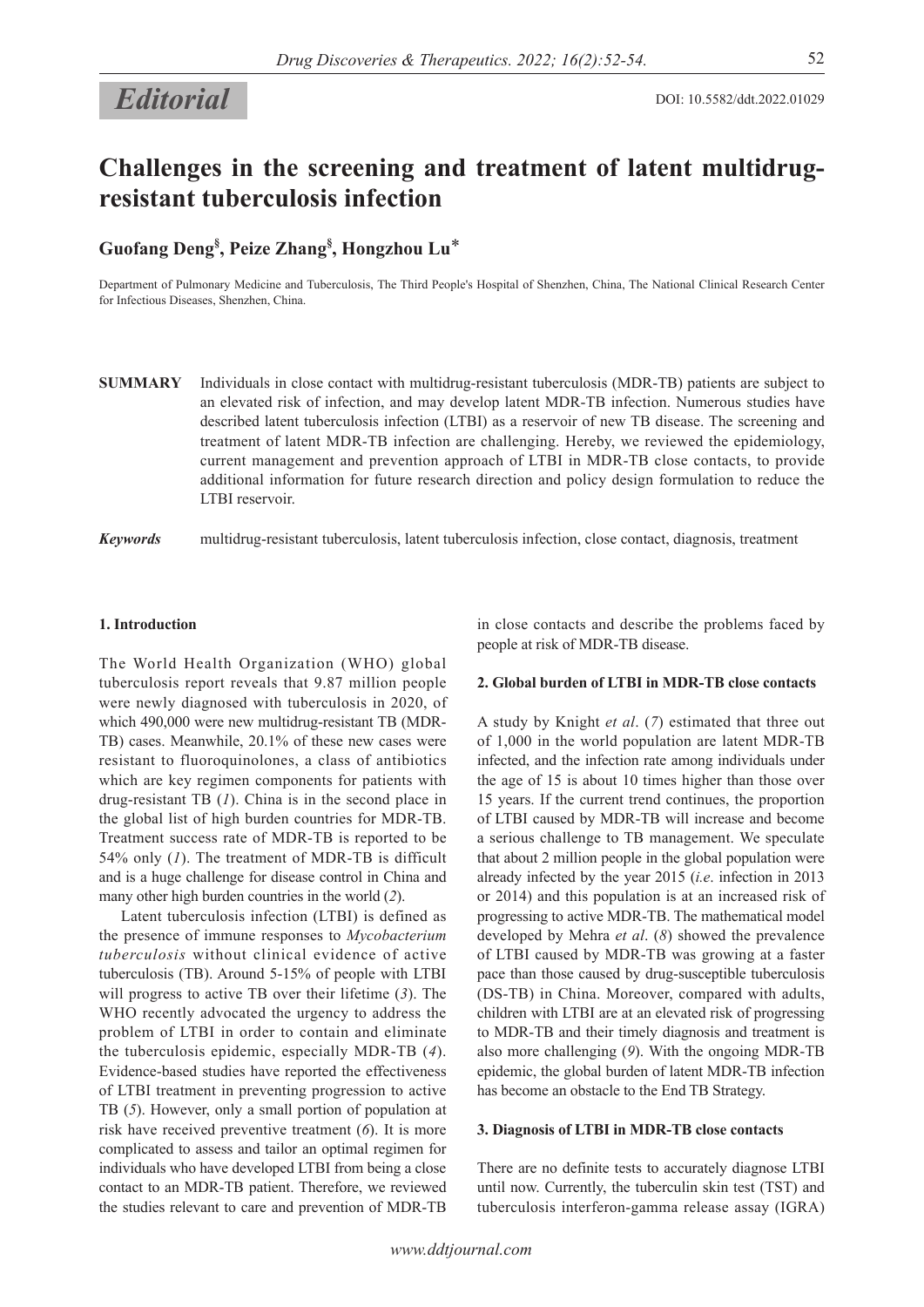recommended by WHO are in use for the diagnosis of LTBI in close contacts (*4*). Nonetheless, both methods cannot assess the drug susceptibility profile of LTBI. Some studies suggested the use of prediction models combining epidemiological and clinical risk factors of the index cases and TST results of their contacts as effective index like biomarkers to predict and stratify risk of active TB progression (*10,11*). But the use of these tools to screen LTBI in practice is limited by different clinical settings. Before the introduction of novel diagnostic testing, TST and IGRA still are considered to be acceptable in contact tracing and LTBI management. Optimization of both tests may play a key role in the contact investigation strategy (*4*).

## **4. Treatment of LTBI in MDR-TB close contacts**

The clinical trials of preventive treatment of LTBI in MDR-TB close contacts have begun in 2015. With emerging evidence from observational studies and the introduction of new drugs, treatment regimen design has evolved over the years (*4*). At present, levofloxacin is the key medicine for treatment of LTBI caused by MDR-TB and shows a good tolerability profile (*12*). However, 16.3% of multidrug-resistant strains were reported to be resistant to fluoroquinolone (*1*), which raised the concern of the feasibility of fluoroquinolone in the treatment of LTBI caused by a fluoroquinolone-resistant MDR-TB strain. A treatment regimen modelling by Holland *et al*. showed that fluoroquinolone prophylaxis treatments for latent MDR-TB infection could significantly save health care payments, lower mortality and improve the quality of patients' life (*13*). Although the pre-existing fluoroquinolone-resistance rate is as high as 85% in the total number of fluoroquinolone-resistant MDR-TB first-episode cases, the regimen still shows prospective results in lowering incidence of latent-to-active MDR-TB progression in close contacts (*13*). Therefore, prophylactic treatment of fluoroquinolones may be a cost-effective strategy. In 2020, Huang *et al*. had demonstrated good results of using isoniazid in reducing incidence of latent-to-active MDR-TB progression in patients under 19 years old (especially under 5 years old) (*14*). The main controversy of these studies is the lack of a clear and credible mechanism to explain the results. Still, the rigor of observation and detailed analysis are noteworthy and lays a foundation for further research and national strategies (*15*).

In recent years, several randomized clinical trials (RCT) of prophylactic drug treatment for latent MDR-TB infection showed that later-generation fluoroquinolones can be used either in a monotherapy or with a second drug. But an increasing incidents in its associated toxicity, adverse events, and discontinuation suggest that pyrazinamide should not be routinely used as a second drug (*9,16*). A systematic review from Marks *et al*. found that the most cost-effective regimen is fluoroquinolone

combined with ethambutol, followed by fluoroquinolone alone, then pyrazinamide combined with ethambutol (*17*). Based on current evidence of treatment outcome for latent MDR-TB infection, the WHO recommends fluoroquinolones, such as levofloxacin or moxifloxacin, for the treatment of latent MDR-TB infection (*4*), but as there is a lack of RCT or cohort study, the recommendation is not based on robust evidence (*18*). Another important subject in debate is whether preventive treatment is necessary for all latent MDR-TB infections (*19*). More evidence from stratified studies in MDR-TB close contacts in different immune states are needed to find out prevalence and risk of progression from LTBI to active TB. The high cost and toxicity associated with active MDR-TB treatment should be taken into account in identifying an optimal preventive treatment design for latent MDR-TB infection to lower the incident rate of active TB.

#### **5. Management of LTBI in MDR-TB close contacts**

Contact tracing and LTBI management in MDR-TB close contacts should be monitored closely and constantly for 24 months to enable early detection of active MDR-TB (*20*). In addition, the vast majority of close contacts without evidence of latent MDR-TB infection should be followed up for possible onset of active TB within 24 months. Preventive treatment involving drugs with high intolerability profile should be avoided (*19*).

#### **6. Conclusion**

In conclusion, current studies have provided evidence on the importance of preventive treatment for LTBI in MDR-TB close contacts, which is also an essential step in containing the MDR-TB epidemic. However, it is necessary to explore new strategies for the diagnosis, treatment and management of LTBI in MDR-TB close contacts. More prospective studies in the area are needed to generate a larger data set and provide validation to formulate updated clinical guidelines and public health advice. Together we are moving in the direction of WHO's End TB goal by 2035.

#### *Funding*: None.

*Conflict of Interest*: The authors have no conflicts of interest to disclose.

## **References**

- 1. World Health Organization. Global tuberculosis report 2021. Geneva. World Health Organization.
- 2. Antimicrobial Resistance Collaborators. Global burden of bacterial antimicrobial resistance in 2019: a systematic analysis. Lancet. 2022; 399:629-655.
- Comstock GW, Livesay VT, Woolpert SF. The prognosis of a positive tuberculin reaction in childhood and